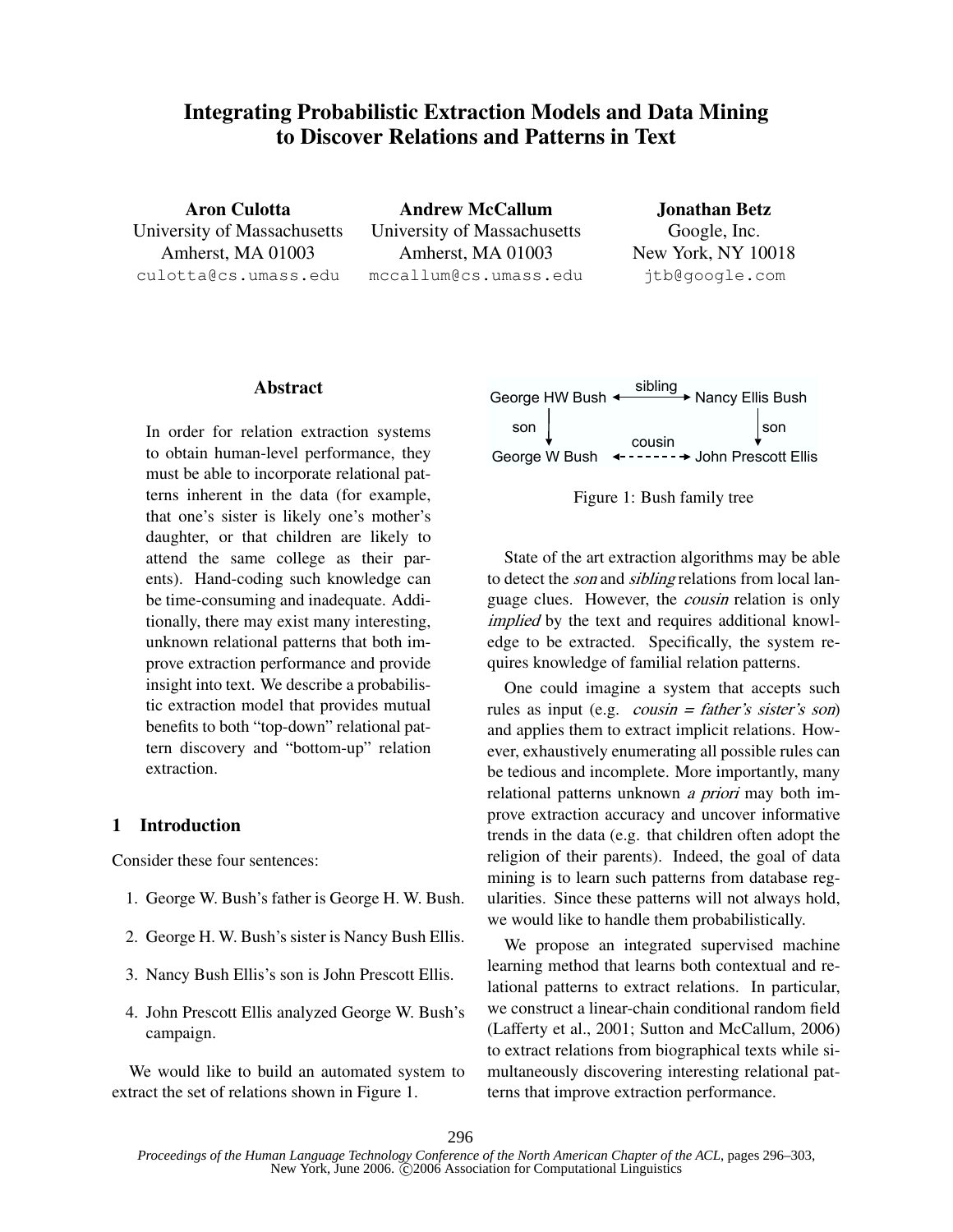# 2 Related Work

This work can be viewed as a step toward the integration of information extraction and data mining technology, a direction of growing interest. Nahm and Mooney (2000) present a system that mines association rules from a database constructed from automatically extracted data, then applies these learned rules to improve data field recall without revisiting the text. Our work attempts to more tightly integrate the extraction and mining tasks by learning relational patterns that can be included probabilistically into extraction to improve its accuracy; also, our work focuses on mining from relational graphs, rather than single-table databases.

McCallum and Jensen (2003) argue the theoretical benefits of an integrated probabilistic model for extraction and mining, but do not construct such a system. Our work is a step in the direction of their proposal, using an inference procedure based on a closed-loop iteration between extraction and relational pattern discovery.

Most other work in this area mines raw text, rather than a database automatically populated via extraction (Hearst, 1999; Craven et al., 1998).

This work can also be viewed as part of a trend to perform joint inference across multiple language processing tasks (Miller et al., 2000; Roth and tau Yih, 2002; Sutton and McCallum, 2004).

Finally, using relational paths between entities is also examined in (Richards and Mooney, 1992) to escape local maxima in a first-order learning system.

# 3 Relation Extraction as Sequence Labeling

Relation extraction is the task of discovering semantic connections between entities. In text, this usually amounts to examining pairs of entities in a document and determining (from local language cues) whether a relation exists between them. Common approaches to this problem include pattern matching (Brin, 1998; Agichtein and Gravano, 2000), kernel methods (Zelenko et al., 2003; Culotta and Sorensen, 2004; Bunescu and Mooney, 2006), logistic regression (Kambhatla, 2004), and augmented parsing (Miller et al., 2000).

The pairwise classification approach of kernel methods and logistic regression is commonly a twophase method: first the entities in a document are identified, then a relation type is predicted for each pair of entities. This approach presents at least two difficulties: (1) enumerating all pairs of entities, even when restricted to pairs within a sentence, results in a low density of positive relation examples; and (2) errors in the entity recognition phase can propagate to errors in the relation classification stage. As an example of the latter difficulty, if a person is mislabeled as a company, then the relation classifier will be unsuccessful in finding a brother relation, despite local evidence.

We avoid these difficulties by restricting our investigation to biographical texts, e.g. encyclopedia articles. A biographical text mostly discusses one entity, which we refer to as the principal entity. We refer to other mentioned entities as secondary entities. For each secondary entity, our goal is to predict what relation, if any, it has to the principal entity.

This formulation allows us to treat relation extraction as a *sequence labeling* task such as *named*entity recognition or part-of-speech tagging, and we can now apply models that have been successful on those tasks. By anchoring one argument of relations to be the principal entity, we alleviate the difficulty of enumerating all pairs of entities in a document. By converting to a sequence labeling task, we fold the entity recognition step into the relation extraction task. There is no initial pass to label each entity as a person or company. Instead, an entity's label is its relation to the principal entity. Below is an example of a labeled article:

# George W. Bush

George is the son of George H. W. Bush

father

# and Barbara Bush . | mother

Additionally, by using a sequence model we can capture the dependence between adjacent labels. For example, in our data it is common to see phrases such as "son of the Republican president George H. W. Bush" for which the labels *politicalParty*, *jobTi*tle, and father occur consecutively. Sequence models are specifically designed to handle these kinds of dependencies. We now discuss the details of our extraction model.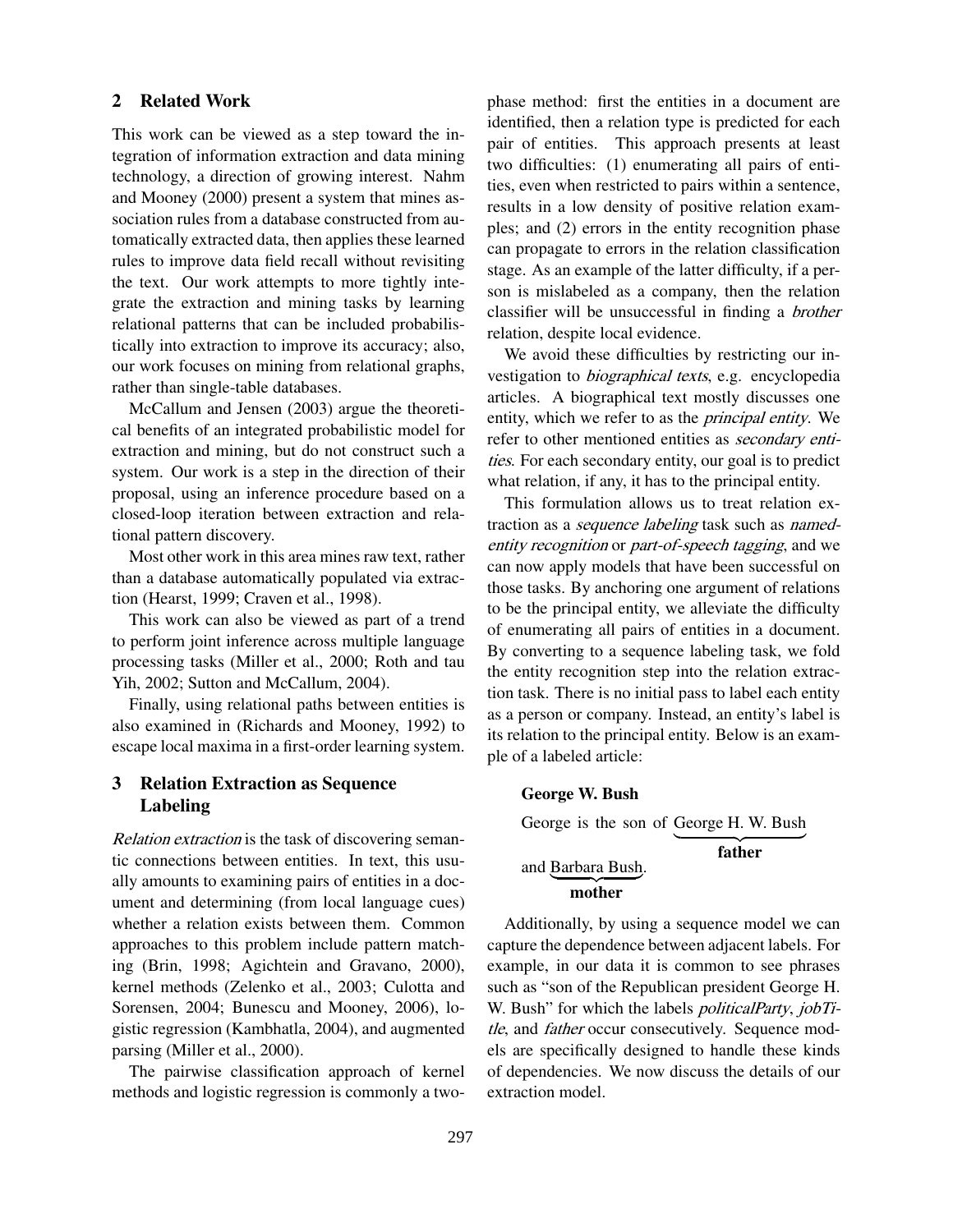#### 3.1 Conditional Random Fields

We build a model to extract relations using linearchain conditional random fields (CRFs) (Lafferty et al., 2001; Sutton and McCallum, 2006). CRFs are undirected graphical models (i.e. Markov networks) that are discriminatively-trained to maximize the conditional probability of a set of output variables y given a set of input variables x. This conditional distribution has the form

$$
p_{\Lambda}(\mathbf{y}|\mathbf{x}) = \frac{1}{Z_{\mathbf{x}}} \prod_{c \in C} \phi_c(\mathbf{y}_c, \mathbf{x}_c; \Lambda)
$$
 (1)

where  $\phi$  are potential functions parameterized by  $\Lambda$ and  $Z_x = \sum_{\mathbf{y}} \prod_{c \in C} \phi(\mathbf{y}_c, \mathbf{x}_c)$  is a normalization factor. Assuming  $\phi_c$  factorizes as a log-linear combination of arbitrary features computed over clique c, then  $\phi_c(\mathbf{y}_c, \mathbf{x}_c; \Lambda) = \exp(\sum_k \lambda_k f_k(\mathbf{y}_c, \mathbf{x}_c)),$ where  $f$  is a set of arbitrary *feature functions* over the input, each of which has an associate model parameter  $\lambda_k$ . Parameters  $\Lambda = {\lambda_k}$  are a set of real-valued weights typically estimated from labeled training data by maximizing the data likelihood function using gradient ascent.

In these experiments, we make a first-order Markov assumption on the dependencies among y, resulting in a linear-chain CRF.

# 4 Relational Patterns

The modeling flexibility of CRFs permits the feature functions to be complex, overlapping features of the input without requiring additional assumptions on their inter-dependencies. In addition to common language features (e.g. neighboring words and syntactic information), in this work we explore features that cull relational patterns from a database of entities.

As described in the introductory example (Figure 1), context alone is often insufficient to extract relations. Even in simpler examples, it may be the case that modeling relational patterns can improve extraction accuracy.

To capture this evidence, we compute features from a database to indicate relational connections between entities, similar to the *relational path*finding performed in Richards and Mooney (1992).

Imagine that the four sentence example about the Bush family is included in a training set, and the en-



Figure 2: A feature template for the *cousin* relation.

tities are labeled with their correct relations. In this case, the cousin relation in sentence 4 would also be labeled. From this data, we can create a relational database that contains the relations in Figure 1.

Assume sentence 4 comes from a biography about John Ellis. We calculate a feature for the entity George W. Bush that indicates the path from John Ellis to George W. Bush in the database, annotating each edge in the path with its relation label; i.e. father-sibling-son. By abstracting away the actual entity names, we have created a *cousin* template feature, as shown in Figure 2.

By adding these relational paths as features to the model, we can learn interesting relational patterns that may have low precision (e.g. "people are likely to be friends with their classmates") without hampering extraction performance. This is in contrast to the system described in Nahm and Mooney (2000), in which patterns are induced from a noisy database and then applied directly to extraction. In our system, since each learned path has an associated weight, it is simply another piece of evidence to help the extractor. Low precision patterns may have lower weights than high precision patterns, but they will still influence the extractor.

A nice property of this approach is that examining highly weighted patterns can provide insight into regularities of the data.

#### 4.1 Feature Induction

During CRF training, weights are learned for each relational pattern. Patterns that increase extraction performance will receive higher weights, while patterns that have little effect on performance will receive low weights.

We can explore the space of possible conjunctions of these patterns using feature induction for CRFs, as described in McCallum (2003). Search through the large space of possible conjunctions is guided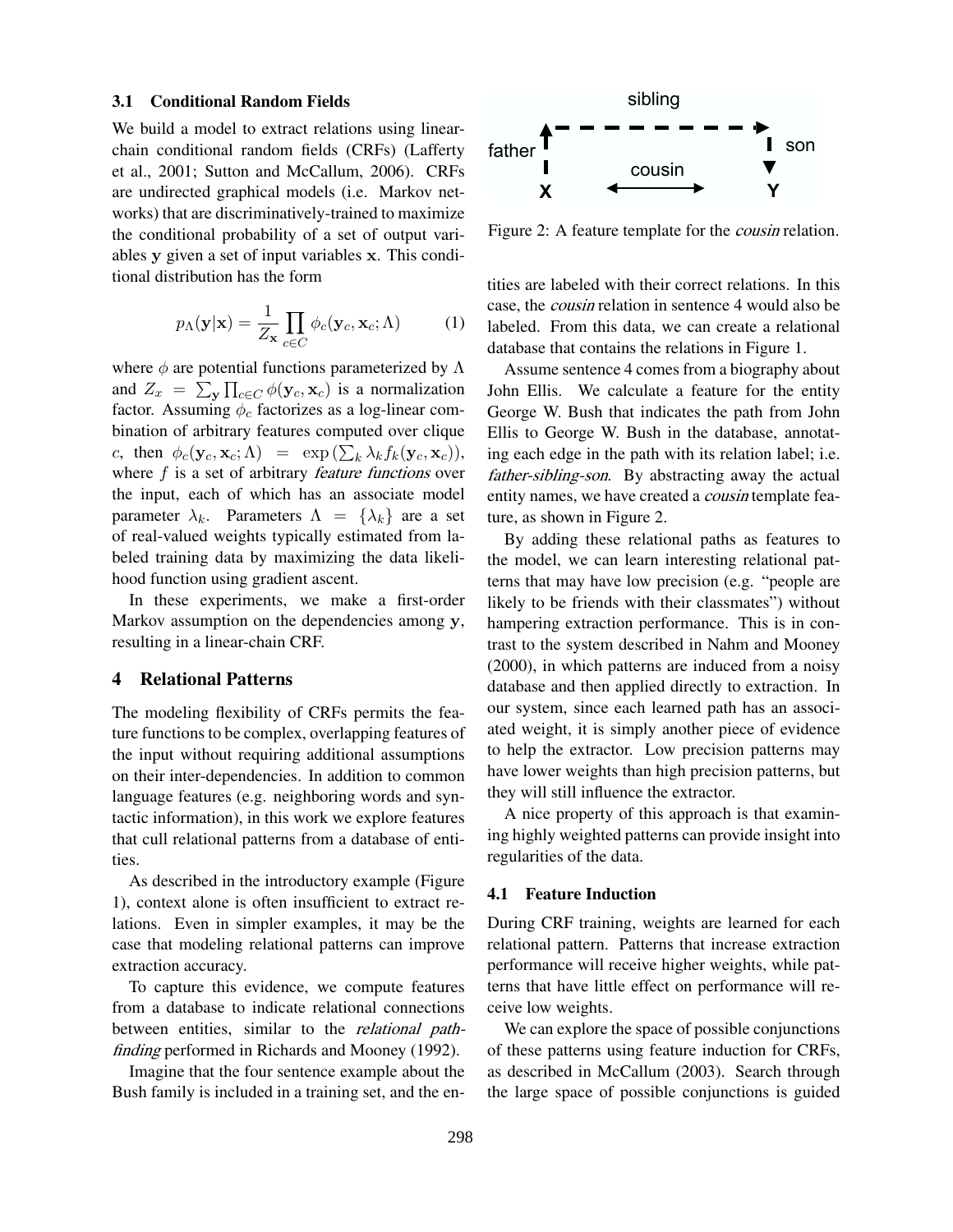by adding features that are estimated to increase the likelihood function most.

When feature induction is used with relational patterns, we can view this as a type of data mining, in which patterns are created based on their influence on an extraction model. This is similar to work by Dehaspe (1997), where inductive logic programming is embedded as a feature induction technique for a maximum entropy classifier. Our work restricts induced features to conjunctions of base features, rather than using first-order clauses. However, the patterns we learn are based on information extracted from natural language.

#### 4.2 Iterative Database Construction

The top-down knowledge provided by data mining algorithms has the potential to improve the performance of information extraction systems. Conversely, bottom-up knowledge generated by extraction systems can be used to populate a large database, from which more top-down knowledge can be discovered. By carefully communicating the uncertainty between these systems, we hope to iteratively expand a knowledge base, while minimizing fallacious inferences.

In this work, the top-down knowledge consists of relational patterns describing the database path between entities in text. The uncertainty of this knowledge is handled by associating a real-valued CRF weight with each pattern, which increases when the pattern is predictive of other relations. Thus, the extraction model can adapt to noise in these patterns.

Since we also desire to extract relations between entities that appear in text but not in the database, we first populate the database with relations extracted by a CRF that does not use relational patterns. We then do further extraction with a CRF that incorporates the relational patterns found in this automatically generated database. In this manner, we create a closed-loop system that alternates between bottomup extraction and top-down pattern discovery. This approach can be viewed as a type of alternating optimization, with analogies to formal methods such as expectation-maximization.

The uncertainty in the bottom-up extraction step is handled by estimating the confidence of each extraction and pruning the database to remove entries with low confidence. One of the benefits of a probabilistic extraction model is that confidence estimates can be straight-forwardly obtained. Culotta and McCallum (2004) describe the constrained forward-backward algorithm to efficiently estimate the conditional probability that a segment of text is correctly extracted by a CRF.

Using this algorithm, we associate a confidence value with each relation extracted by the CRF. This confidence value is then used to limit the noise introduced by incorrect extractions. This differs from Nahm and Mooney (2000) and Mooney and Bunescu (2005), in which standard decision tree rule learners are applied to the unfiltered output of extraction.

### 4.3 Extracting Implicit Relations

An implicit relation is one that does not have direct contextual evidence, for example the cousin relation in our initial example. Implicit relations generally require some background knowledge to be detected, such as relational patterns (e.g. rules about familial relations). These are the sorts of relations on which current extraction models perform most poorly.

Notably, these are exactly the sorts of relations that are likely to have the biggest impact on information access. A system that can accurately discover knowledge that is only implied by the text will dramatically increase the amount of information a user can uncover, effectively providing access to the implications of a corpus.

We argue that integrating top-down and bottomup knowledge discovery algorithms discussed in Section 4.2 can enable this technology. By performing pattern discovery in conjunction with information extraction, we can collate facts from multiple sources to infer new relations. This is an example of cross-document fusion or cross-document information extraction, a growing area of research transforming raw extractions into usable knowledge bases (Mann and Yarowsky, 2005; Masterson and Kushmerik, 2003).

#### 5 Experiments

### 5.1 Data

We sampled 1127 paragraphs from 271 articles from the online encyclopedia Wikipedia<sup>1</sup> and labeled a to-

<sup>1</sup> http://www.wikipedia.org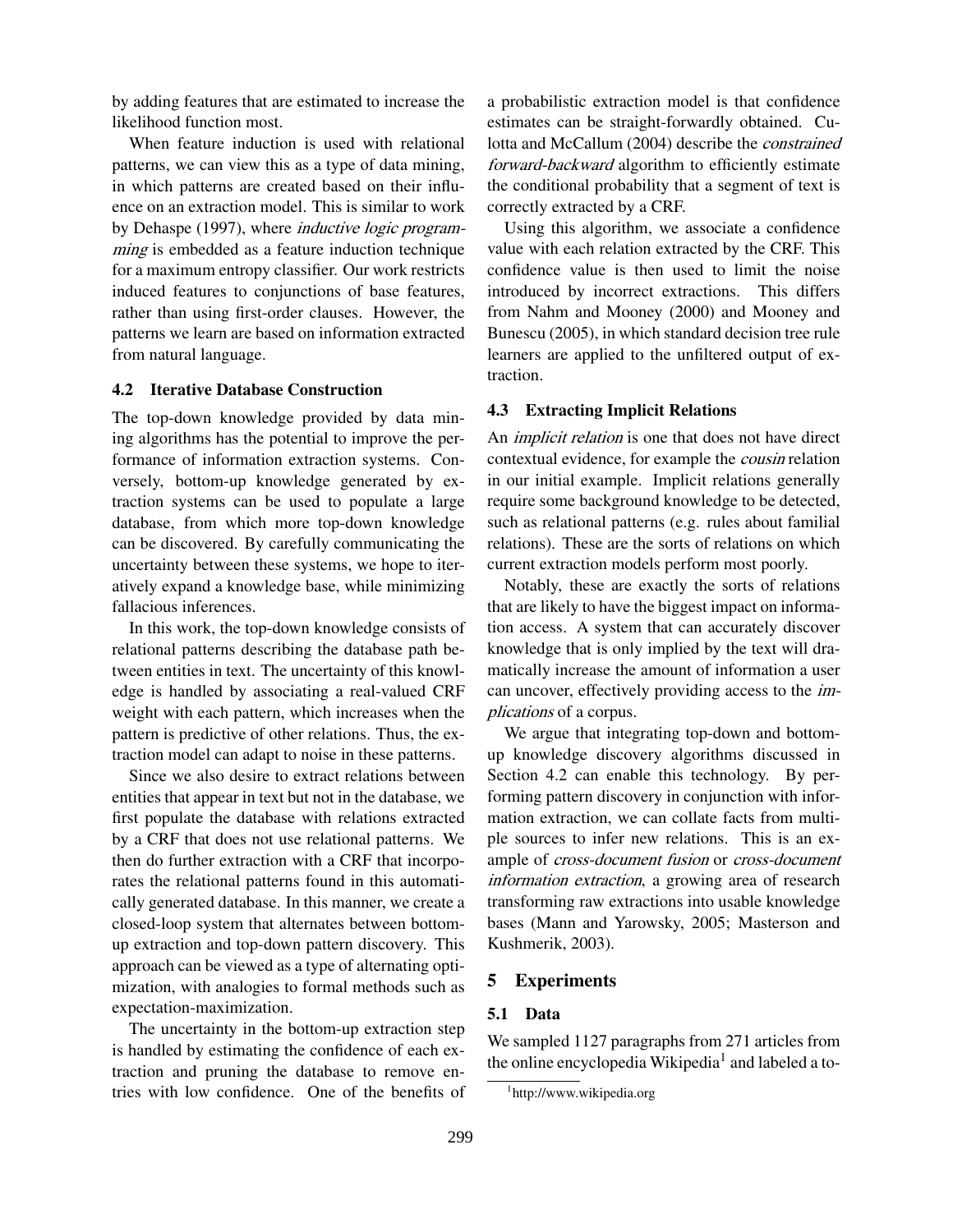

Figure 3: An example of the connectivity of the entities in the data.

| birthday    |                   | birth year         | death day        |  |
|-------------|-------------------|--------------------|------------------|--|
| death year  |                   | nationality        | visited          |  |
| birth place |                   | death place        | religion         |  |
| job title   |                   | member of          | cousin           |  |
| friend      |                   | discovered         | education        |  |
| employer    |                   | associate          | opus             |  |
| participant |                   | influence          | award            |  |
|             | brother           | wife               | supported idea   |  |
|             | executive of      | political party    | supported person |  |
|             | founder           | son                | father           |  |
|             | rival             | underling          | superior         |  |
|             | role              | inventor           | husband          |  |
|             | grandfather       | sister             | brother-in-law   |  |
|             | nephew            | mother             | daughter         |  |
|             | granddaughter     | grandson           | great-grandson   |  |
|             | grandmother       | rival organization | owner of         |  |
|             | uncle             | descendant         | ancestor         |  |
|             | great-grandfather | aunt               |                  |  |

Table 1: The set of labeled relations.

tal of 4701 relation instances. In addition to a large set of person-to-person relations, we also included links between people and organizations, as well as biographical facts such as *birthday* and *jobTitle*. In all, there are 53 labels in the training data (Table 1).

We sample articles that result in a high density of interesting relations by choosing, for example, a collection of related family members and associates. Figure 3 shows a small example of the type of connections in the data. We then split the data into training and testing sets (70-30 split), attempting to separate the entities into connected components. For example, all Bush family members were placed in the training set, while all Kennedy family members were placed in the testing set. While there are still occasional paths connecting entities in the training set to those in the test set, we believe this methodology reflects a typical real-world scenario in which we would like to extend an existing database to a different, but slightly related, domain.

The structure of the Wikipedia articles somewhat simplifies the extraction task, since important entities are hyper-linked within the text. This provides an automated way to detect entities in the text, although these entities are not classified by type. This also allows us to easily construct database queries, since we can reason at the entity level, rather than the token level. (Although, see Sarawagi and Cohen (2004) for extensions of CRFs that model the entity length distribution.) The results we report here are constrained to predict relations only for hyperlinked entities. Note that despite this property, we still desire to use a sequence model to capture the dependencies between adjacent labels.

We use the MALLET CRF implementation (Mc-Callum, 2002) with the default regularization parameters.

Based on initial experiments, we restrict relational path features to length two or three. Paths of length one will learn trivial paths and can lead to overfitting. Paths longer than three can increase computational costs without adding much new information.

In addition to the relational pattern features described in Section 4, the list of local features includes context words (such as the token identity within a 6 word window of the target token), lexicons (such as whether a token appears in a list of cities, people, or companies), regular expressions (such as whether the token is capitalized or contains digits or punctuation), part-of-speech (predicted by a CRF that was trained separately for part of speech tagging), prefix/suffix (such as whether a word ends in  $-e$ d or begins with  $ch$ -), and **offset conjunctions** (combinations of adjacent features within a window of size six).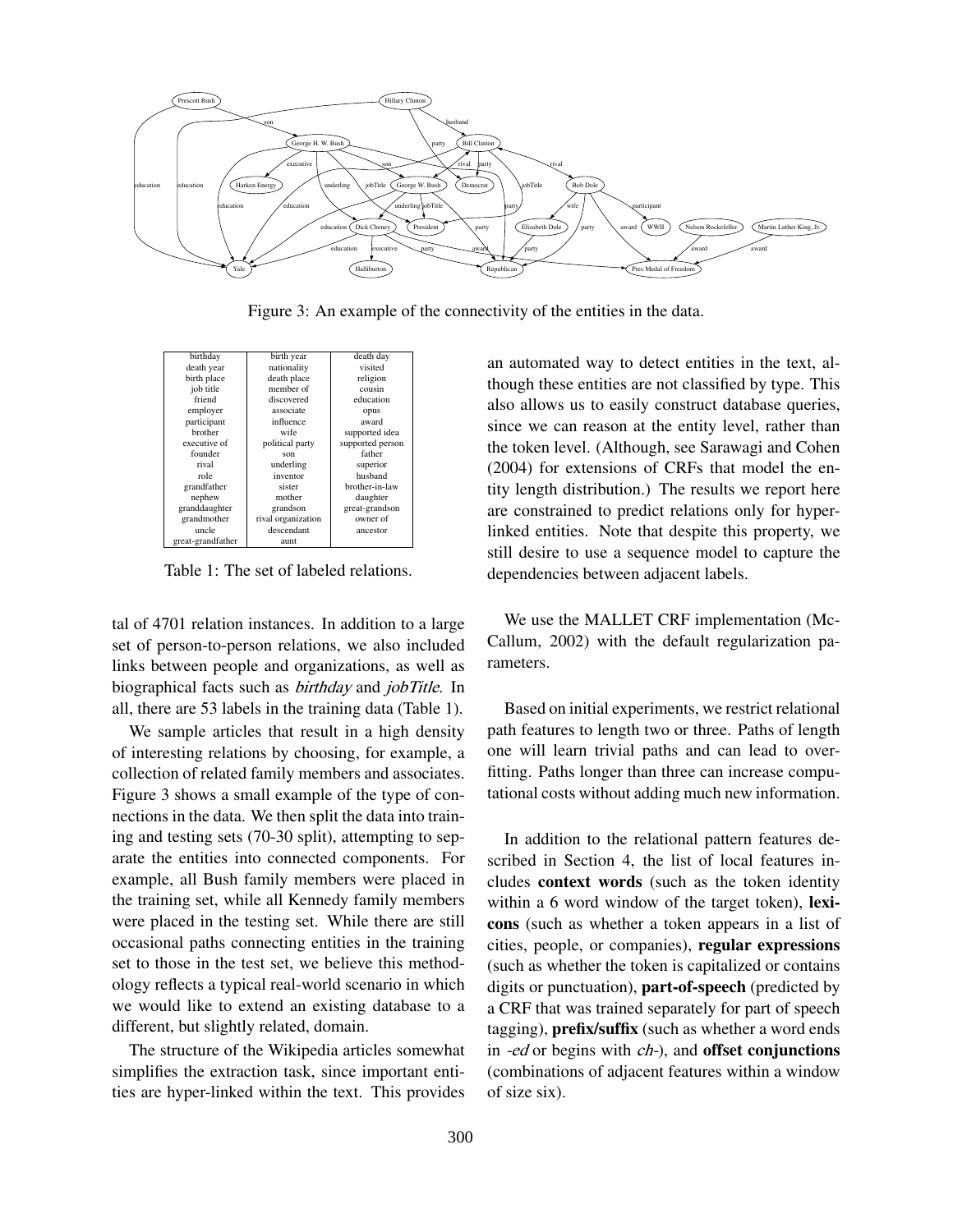|              |                                           |       | $ME \mid CRF_0 \mid CRF_r \mid CRF_r0.9 \mid CRF_r0.5 \parallel CRF_t \mid CRF_t0.5$ |                   |       |
|--------------|-------------------------------------------|-------|--------------------------------------------------------------------------------------|-------------------|-------|
| F1           | $\vert$ .5489 $\vert$ .5995 $\vert$ .6100 | .6008 | .6136                                                                                | $\parallel .6791$ | .6363 |
| P            | $.6475$   $.7019$   $.6799$               | .7177 | .7095                                                                                | $\parallel$ .7553 | .7343 |
| $\mathbf{R}$ | $\vert$ .4763 $\vert$ .5232 $\vert$ .5531 | .5166 | .5406                                                                                | $\parallel$ .6169 | .5614 |

Table 2: Results comparing the relative benefits of using relational patterns in extraction.

### 5.2 Extraction Results

We evaluate performance by calculating the precision  $(P)$  and recall  $(R)$  of extracted relations, as well as the F1 measure, which is the harmonic mean of precision and recall.

 $CRF<sub>0</sub>$  is the conditional random field constructed without relational features. Results for  $CRF<sub>0</sub>$  are displayed in the second column of Table 2. ME is a maximum entropy classifier trained on the same feature set as  $CRF_0$ . The difference between these two models is that  $CRF_0$  models the dependence of relations that appear consecutively in the text. The superior performance of  $CRF<sub>0</sub>$  suggests that this dependence is important to capture.

The remaining models incorporate the relational patterns described in Section 4. We compare three different confidence thresholds for the construction of the initial testing database, as described in Section 4.2.  $CRF_r$  uses no threshold, while  $CRF_r0.9$ and  $CRF<sub>r</sub>0.5$  restrict the database to extractions with confidence greater than 0.9 and 0.5, respectively.

As shown by comparing  $CRF_0$  and  $CRF_r$  in Table 2, the relational features constructed from the database with no confidence threshold provides a considerable boost in recall (reducing error by 7%), at the cost of a decrease in precision. Here we see the effect of making fallacious inferences on a noisy database.

In column four, we see the opposite effect for the overly conservative threshold of  $CRF<sub>r</sub>0.9$ . Here, precision improves slightly over  $CRF_0$ , and considerably over  $CRF_r$  (12% error reduction), but this is accompanied by a drop in recall (8% reduction).

Finally, in column five, a confidence of 0.5 results in the best F1 measure (a 3.5% error reduction over  $CRF_0$ ).  $CRF_r0.5$  also obtains better recall and precision than  $CRF_0$ , reducing recall error by 3.6%, precision error by 2.5%.

Comparing the performance on different relation types, we find that the biggest increase from  $CRF_0$ 

to  $CRF<sub>r</sub>0.5$  is on the *memberOf* relation, for which the F1 score improves from 0.4211 to 0.6093. We conjecture that the reason for this is that the patterns most useful for the memberOf label contain relations that are well-detected by the first-pass CRF. Also, the local language context seems inadequate to properly extract this relation, given the low performance of  $CRF<sub>0</sub>$ .

To better gauge how much relational pattern features are affected by errors in the database, we run two additional experiments for which the relational features are fixed to be correct. That is, imagine that we construct a database from the true labeling of the testing data, and create the relational pattern features from this database. Note that this does not trivialize the problem, since there are no relational path features of length one (e.g., if  $X$  is the wife of  $Y$ , there will be no feature indicating this).

We construct two experiments under this scheme, one where the entire test database is used  $(CRF<sub>t</sub>)$ , and another where only half the relations are included in the test database, selected uniformly at random ( $CRF_t(0.5)$ ).

Column six shows the improvements enabled by using the complete testing database. More interestingly, column seven shows that even with only half the database accurately known, performance improves considerably over both CRF and CRF<sub>r</sub> $0.5$ . A realistic scenario for  $CRF_t0.5$  is a semi-automated system, in which a partially-filled database is used to bootstrap extraction.

### 5.3 Mining Results

Comparing the impact of discovered patterns on extraction is a way to objectively measure mining performance. We now give a brief subjective evaluation of the learned patterns. By examining relational patterns with high weights for a particular label, we can glean some regularities from our dataset. Examples of such patterns are in Table 3.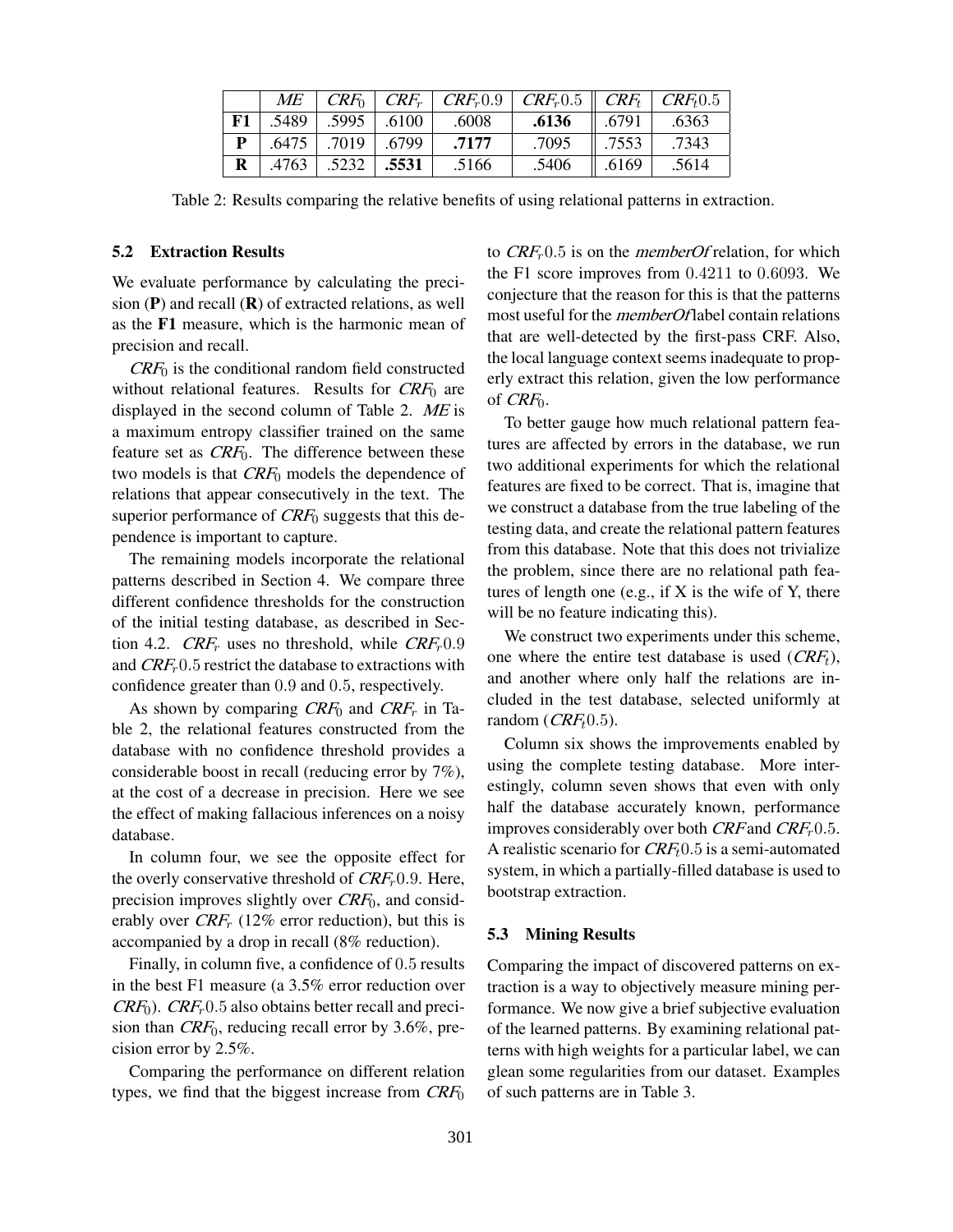| <b>Relation</b> | <b>Relational Path Feature</b>                         |
|-----------------|--------------------------------------------------------|
| mother          | father $\rightarrow$ wife                              |
| cousin          | mother $\rightarrow$ husband $\rightarrow$ nephew      |
| friend          | education $\rightarrow$ student                        |
| education       | father $\rightarrow$ education                         |
| boss            | $boss \rightarrow son$                                 |
| memberOf        | grandfather $\rightarrow$ memberOf                     |
| rival           | $political Party \rightarrow member \rightarrow rival$ |

Table 3: Examples of highly weighted relational patterns.

From the familial relations in our training data, we are able to discover many equivalences for mothers, cousins, grandfathers, and husbands. In addition to these high precision patterns, the system also generates interesting, low precision patterns. Row 3-7 of Table 3 can be summarized by the following generalizations: friends tend to be classmates; children of alumni often attend the same school as their parents; a boss' child often becomes the boss; grandchildren are often members of the same organizations as their grandparents; and rivals of a person from one political party are often rivals of other members of the same political party. While many of these patterns reflect the high concentration of political entities and familial relations in our training database, many will have applicability across domains.

#### 5.4 Implicit Relations

It is difficult to measure system performance on implicit relations, since our labeled data does not distinguish between explicit and implicit relations. Additionally, accurately labeling all implicit relations is challenging even for a human annotator.

We perform a simple exploratory analysis to determine how relational patterns can help discover implicit relations. We construct a small set of synthetic sentences for which  $CRF_0$  successfully extracts relations using contextual features. We then add sentences with slightly more ambiguous language and measure whether  $CRF_r$  can overcome this ambiguity using relational pattern features.

For example, we create an article about an entity named "Bob Smith" that includes the sentences "His brother, Bill Smith, was a biologist" and "His  $companion$ , Bill Smith, was a biologist."  $CRF<sub>0</sub>$  successfully returns the brother relation in the first sentence, but not the second. After a fact is added to the database that says Bob and Bill have a brother in common named John,  $CRF<sub>r</sub>$  is able to correctly label the second sentence in spite of the ambiguous word "companion," because  $CRF_0$  has a highly-weighted relational pattern feature for brother.

Similar behavior is observed for low precision patterns like "associates tend to win the same awards." A synthetic article for the entity "Tom Jones" contains the sentences "He was awarded the Pulitzer Prize in 1998" and "Tom got the Pulitzer Prize in 1998." Because  $CRF_0$  is highly-reliant on the presence of the verb "awarded" or "won" to indicate a prize fact, it fails to label the second sentence correctly. After the database is augmented to include the fact that Tom's associate Jill received the Pulitzer Prize,  $CRF_r$  labels the second sentence correctly.

However, we also observed that  $CRF<sub>r</sub>$  still requires some contextual clues to extract implicit relations. For example, if the Tom Jones article instead contains the sentence "The Pulitzer Prize was awarded to him in 1998," neither CRF labels the prize fact correctly, since this passive construction is rarely seen in the training data.

We conclude from this brief analysis that relational patterns used by  $CRF_r$  can help extract implicit relations when (1) the database contains accurate relational information, and (2) the sentence contains limited contextual clues. Since relational patterns are treated only as additional features by  $CRF_r$ , they are generally not powerful enough to overcome a complete absence of contextual clues. From this perspective, relational patterns can be seen as enhancing the signal from contextual clues. This differs from deterministically applying learned rules independent of context, which may boost recall at the cost of precision.

# 6 Conclusions and Future Work

We have shown that integrating pattern discovery with relation extraction can lead to improved performance on each task.

In the future, we wish to explore extending this methods to larger datasets, where we expect relational patterns to be even more interesting. Also, we plan to improve upon iterative database construction by performing joint inference among distant